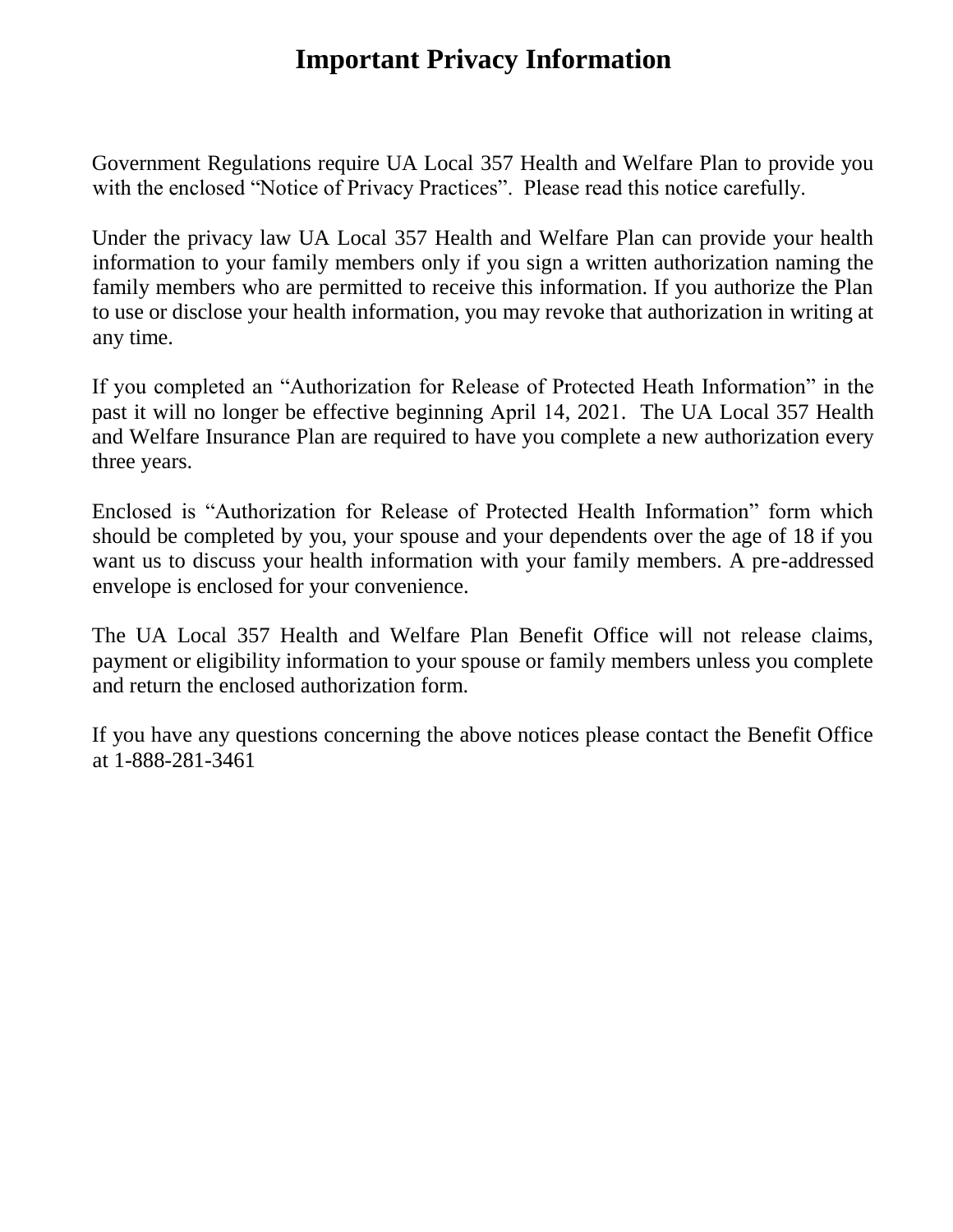## **THE UNITED ASSOCIATION OF JOURNEYMEN PLUMBERS AND JOURNEYMEN PIPEFITTERS AND STEAMFITTERS LOCAL UNION 357 HIPAA AUTHORIZATION FORM**

## **AUTHORIZATION FOR RELEASE OF PROTECTED HEALTH CARE INFORMATION**

| <b>Member Name</b>    | SS#: |
|-----------------------|------|
| <b>Spouse Name</b>    | SS#: |
| Dependent over age18: | SS#: |

- 1. I authorize UA Local 357 Health and Welfare Insurance Plan, to disclose claims, payment, eligibility and other health information at the request of my spouse or family members as identified below (Member complete section **A**, spouse complete section **B** and dependents over 18 complete section **C**).
- 2. I understand that the health information that is disclosed pursuant to this authorization may be redisclosed by the persons that I identified below and might lose its protected status.
- 3. I understand that this authorization will expire April 14, 2024 unless I revoke it sooner.
- 4. I understand that I may revoke this authorization at any time, except to the extent that it has already been relied upon, by giving written notice to:

## **UA Local 357 Health and Welfare Plan 30700 Telegraph Rd. Ste. 2400 Bingham Farms, MI 48025**

You have a right to receive a copy of this authorization. Upon signing this form please keep a copy of this authorization for your files or request a copy by writing to the above.

| A. Member (List person(s) who you give authorization to receive your health care information)                                                                 |               |  |
|---------------------------------------------------------------------------------------------------------------------------------------------------------------|---------------|--|
| Name:                                                                                                                                                         | Relationship: |  |
| Name:                                                                                                                                                         | Relationship: |  |
| I have had an opportunity to review and understand the contents of this form. By signing this form, I<br>am confirming that it accurately reflects my wishes. |               |  |
|                                                                                                                                                               |               |  |
| <b>B. Spouse</b> (List person(s) who you give authorization to receive your health care information)                                                          |               |  |
| Name:                                                                                                                                                         | Relationship: |  |
| Name:                                                                                                                                                         | Relationship: |  |
| I have had an opportunity to review and understand the contents of this form. By signing this form, I<br>am confirming that it accurately reflects my wishes. |               |  |
|                                                                                                                                                               | Date:         |  |